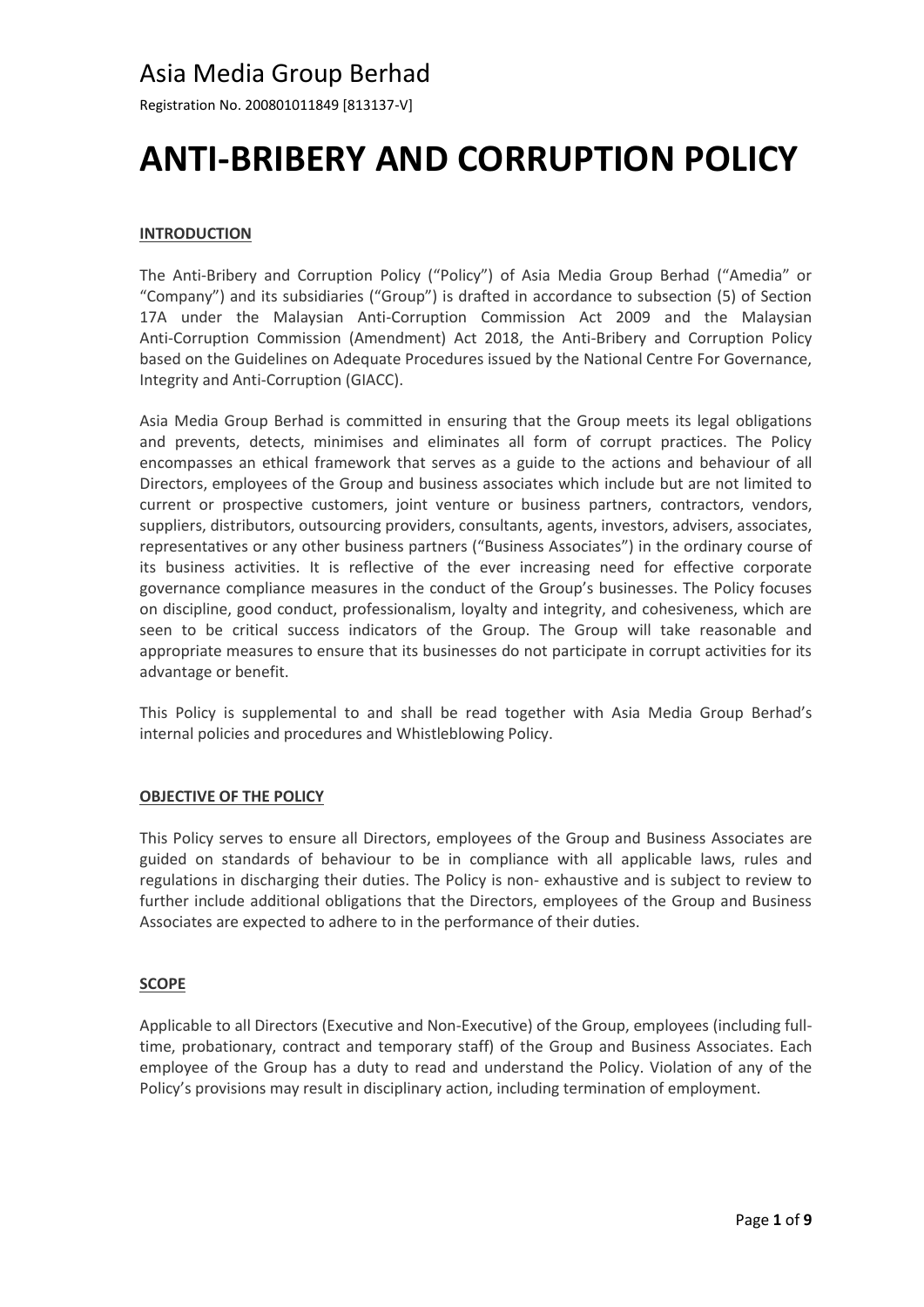Registration No. 200801011849 [813137-V]

### **DEFINITION OF BRIBERY, CORRUPTION AND GRATIFICATION**

#### **Bribery**

For the purpose of this Policy, bribery includes, but is not limited to, the promising or granting or the requesting or receiving of benefits in money or money's worth to a person with the aim of influencing that person in order to obtain business or reward improperly or to gain any improper commercial, contractual, regulatory or personal advantage. It is the offer, promise, giving, soliciting, demanding or acceptance of an advantage as an inducement for an action which is illegal, unethical or a breach of trust. The most obvious form of inducement is the giving / offer of money, gifts, loans, fees, rewards, goods or an advantage, but it can include the promise of favours in the future.

### **Corruption**

Corruption is the abuse of entrusted power for personal gain. Conflict of interest may arise in situations where personal interest either interfere, has the potential to interference, or is perceived to interfere with:

- a) objectivity in performing professional obligations and duties.
- b) exercising of judgement in the discharge of duties and responsibilities as well as in decision making.

The individual's official position, company's working hours, resources and assets or information accessible to him or her may be misused for personal interest or to the company's disadvantage.

### **Gratification**

#### *Definition under Section 3 of Malaysian Anti-Corruption Commission Act 2009*

- a) money, donation, gift, loan, fee, reward, valuable security, property or interest in property being property of any description whether movable or immovable, financial benefit, or any other similar advantage;
- b) any office, dignity, employment, contract of employment or services, and agreement to give employment or render services in any capacity;
- c) any payment, release, discharge or liquidation of any loan, obligation or other liability, whether in whole or in part;
- d) any valuable consideration of any kind, any discount, commission, rebate, bonus, deduction or percentage;
- e) any forbearance to demand any money or money's worth or valuable thing;
- f) any other service or favour of any description, including protection from any penalty or disability incurred or apprehended or from any action or proceedings of a disciplinary, civil or criminal nature, whether or not already instituted, and including the exercise or the forbearance from the exercise of any right or any official power or duty; and
- g) any offer, undertaking or promise, whether conditional or unconditional, of any gratification within the meaning of any of the preceding paragraphs (a) to (f).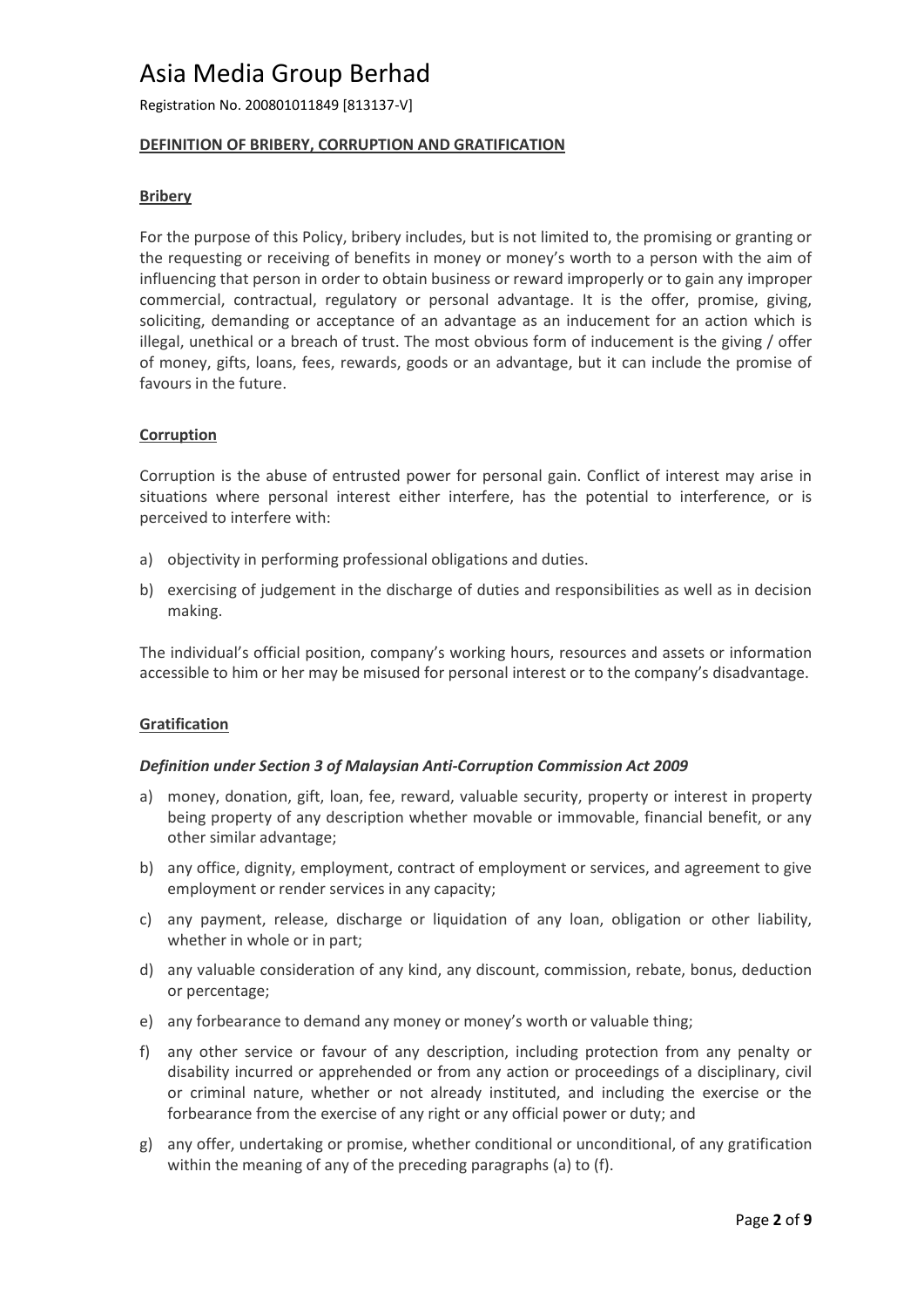Registration No. 200801011849 [813137-V]

### **Application**

This Policy is not set out to prohibit common practices which are proportionate, properly recorded, and lawful in the jurisdiction they are carried out. Practices that are aimed at establishing/strengthening relationships with suppliers and customers while promoting the Group's products and/or services, must be carried out in moderation, be transparent without expecting the recipient to reciprocate either by performing, or failing to perform, any other task in return.

### **COMMON FORMS OF BRIBERY & CORRUPTION**

### **Gifts**

### **Policy on Accepting Gifts by Third Parties or Giving Gifts to Third Parties**

The Group's policy on accepting gifts by third parties or giving gifts to third parties does not prohibit normal and transparent gifts that are deemed appropriate in nature, moderate in value, occasional and bona fide corporate hospitality, in the course of ordinary business, unless:

- The exchange was made with the intention of receiving or performing personal favours or benefits;
- Has the propensity to inappropriately influences business decision made by the recipient;
- Portrays or has the potential to create the appearance of impropriety; and
- Places the Group's Business Associates or regulatory body in an obligatory position whether present or future.

#### **Acceptance or giving of the following are strictly and expressly prohibited by the Group:**

- Gifts of gratuities or other items requested by staff members or any third parties that would benefit them personally, regardless of its value;
- Gifts received or given during a tender process involving the giver or recipient;
- Gifts of cash or cash equivalent (such as gift cards or certificates, lavish or unreasonable gifts, hospitality loans, fees, rewards, commissions, coupons, discounts or any other related forms);
- Gifts prohibited by local law;
- Gifts that the recipient knows the giver is not permitted to give; and
- Gifts otherwise denied or previously denied by the Company.

The Group recommends that both, gifts received or presented used to benefit all employees ought to be recorded and be acknowledged by the giver in writing while setting out how that gift was distributed or utilised.

The staff of the Group are expected to exercise sound judgement when accepting gifts and are required to obtain advice from their immediate superior, head of department if they are in any doubt.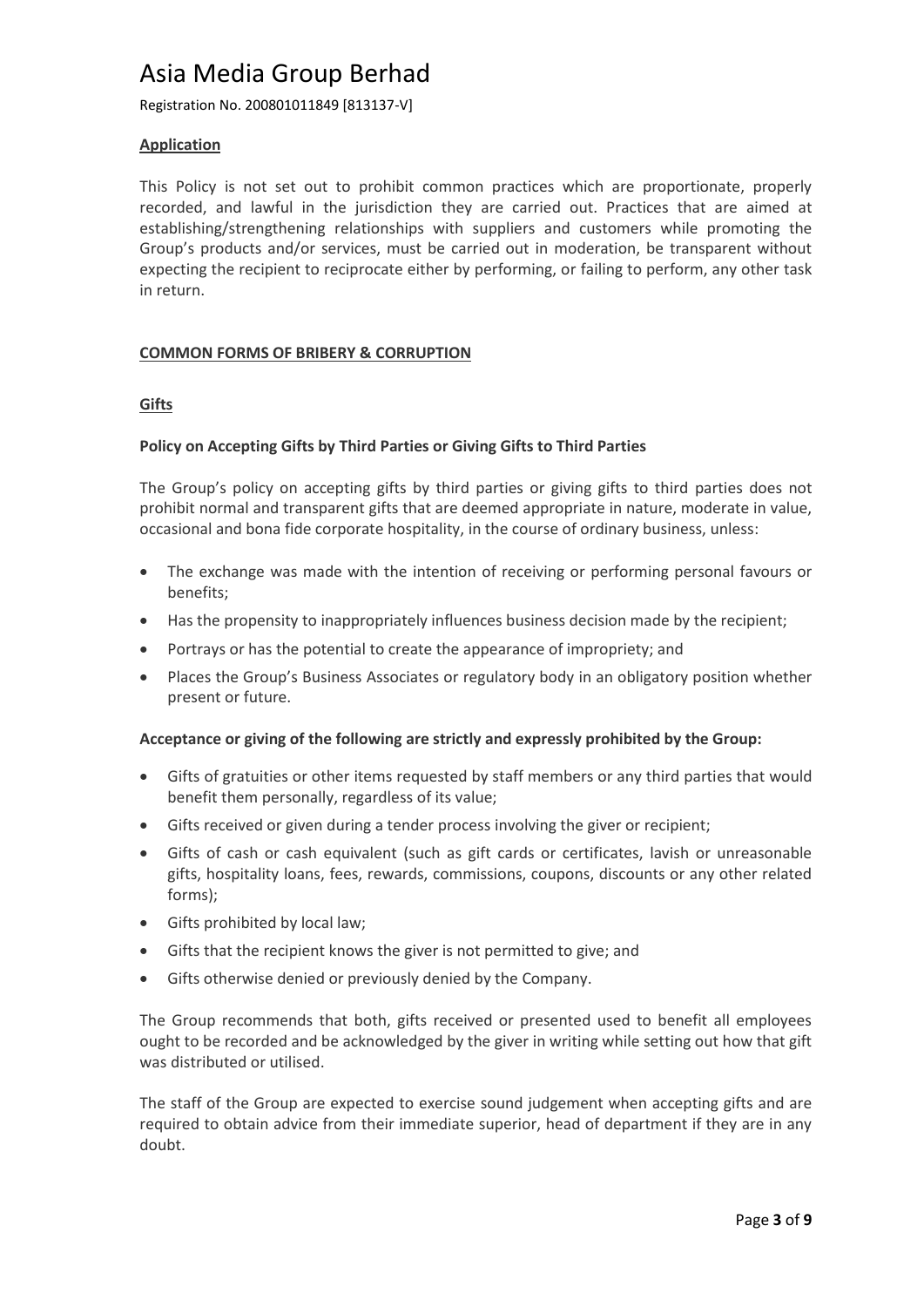Registration No. 200801011849 [813137-V]

### **Entertainment**

### **Policy on Invitation to Entertainment**

The Group is committed to undertake and perform business with integrity and transparency but also appreciates the occasional offer of gifts and/invitations for meals or social events while preventing suspicion of corruption or misuse of Group's assets.

To ensure that gifts/invitations are only accepted appropriately, the following guidance are always to be adhered to by the staff of the Group:

### **Invitations to Lunch, Dinner and/or Social Events offered by Third Parties:**

- Must be reasonable, proportionate, and made in good faith to improve the image of a commercial organisation or establish cordial relations;
- The recipient should never create the appearance of receiving a bribe, a payoff, obtaining and retaining business, or securing a biased and unfair advantage;
- The giver should not be seen to be entitled to receive preferential treatment, obtain an improper or unfair advantage through the invitation; and
- Is reasonable and appropriate in the context of the business occasion.

### **Acceptance or giving of the following are strictly and expressly prohibited by the Group:**

- Any events that would undermine or damage the reputation of the Group, eg. adult entertainment, gambling, lewd behaviour;
- Invitations that the recipient knows he or she is unable to accept;
- Invitations otherwise denied or previously denied by the management of the Group; and
- Invitations made amidst a tender process involving the giver or recipient.

The staff of the Group are expected to exercise sound judgement when accepting any offers to invitation and are required to obtain advice from their immediate superior or head of department if they are in any doubt.

#### **Travel**

### **Policy on Accepting Travel Offers by Third Parties**

Occasionally, the Group deems it appropriate for third parties to pay for travel-related expenses for its staff. However, the said offer of travel must be approved by the staff's head of department, who should take into serious consideration the following:

- The primary purpose of the travel must be business related
- $\bullet$  Itinerary minimises side trips and avoids tourist destinations
- Travel offered for family members is not allowed

The staff of the Group are expected to exercise sound judgement when accepting travel offers and are required to obtain advice from their head of department or a member of the legal team if they are in any doubt.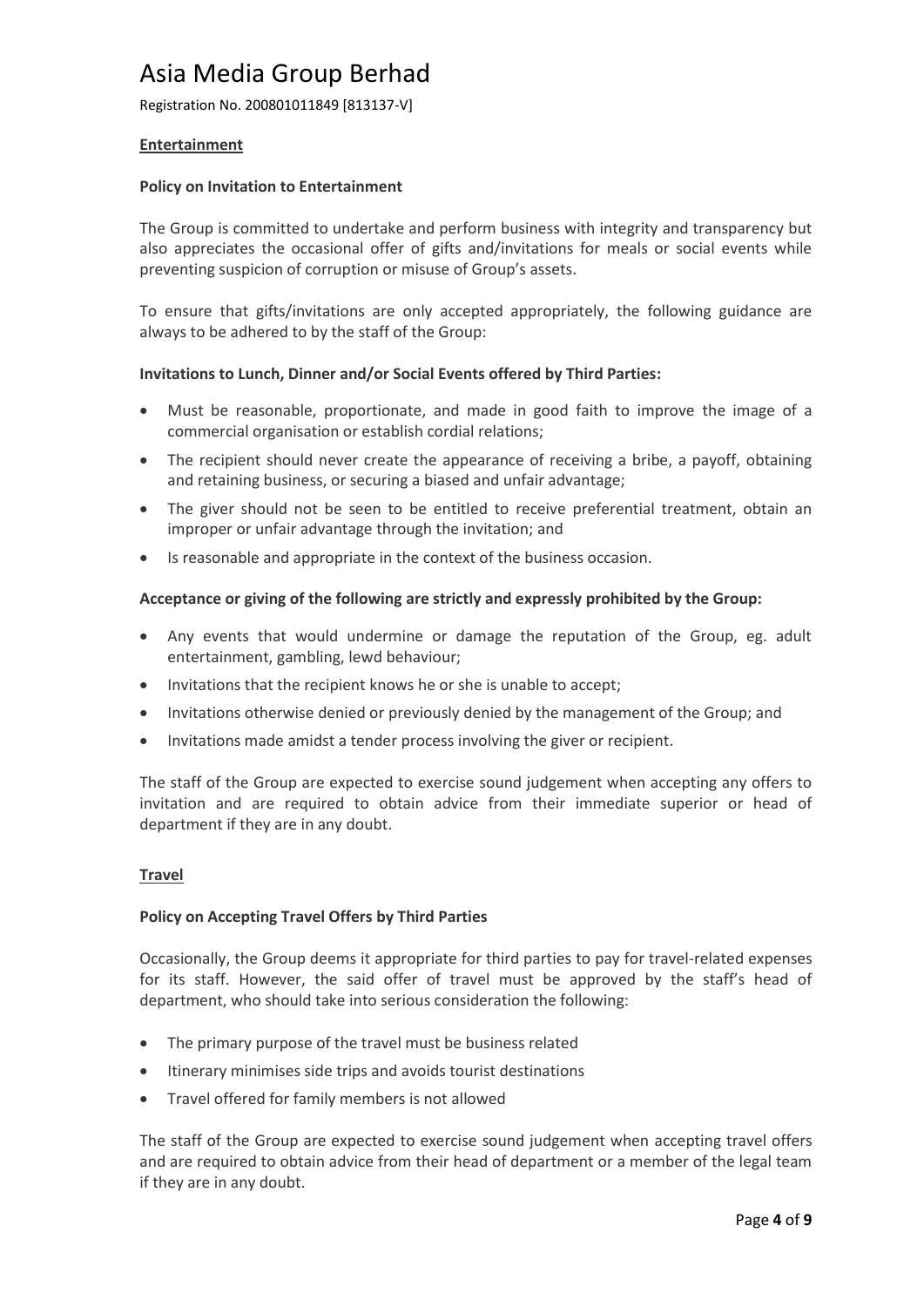Registration No. 200801011849 [813137-V]

### **Facilitation Payments**

Facilitation payments refer to unofficial payments or other advantages made to secure or expedite performance of a routine action by an officer of a public body. Directors or employees shall not promise or offer facilitation payments to an officer of any public body. However, there could be circumstances arise in which the Directors or employees have no alternative but to make a facilitation payment in order to protect themselves from injury, loss of life or liberty where their security is at stake. Any request for facilitation payment must be reported immediately to the superior or Head of Division or management for further advice.

### **Donations & Sponsorships**

Donations and sponsorships may be given for legitimate or valid causes to support local community or welfare development and reciprocal business arrangements. However, it must be ensured that donations and sponsorships are not used as a scheme to conceal bribery or corruption practices or to influence business decisions.

The Directors must ensure the following:

- Request for donation and sponsorship is to be supported by an official request in writing by the intended recipient;
- Background and reputation of the intended recipient is to be reviewed in writing before approval by immediate superior or head of department; and
- Upon receipt of donation / sponsorship by the recipient, receipt of acknowledgement is to be obtained from the recipient.

### **BUSINESS ASSOCIATES**

- a. As part of the Group's commitment to combat bribery, the Group expects all Business Associates to refrain from bribery.
- b. If suspicion of bribery and corruption arises in the dealings with any Business Associate, the Group shall seek an alternative provider of the services / goods.
- c. The Group expects all Business Associates acting on behalf of the Group to contractually agree to refrain from bribery and corruption, and to adhere to this Policy.
- d. If the Group is not satisfied that bribery and corruption prevention has been upheld, due diligence shall be undertaken with regard to any Business Associate intending to act on the Group's behalf.
- e. The extent of the due diligence should be risk-based and shall include a bribery risk assessment. Due diligence may include a search through relevant databases, checking for relationships with public officials, and documenting the reasons for choosing one particular Business Associate over another.
- f. The Group shall endeavour to include clauses in all contracts enabling the Group to terminate any contract in which bribery or corruption has been observed.
- g. The Group strives to build and strengthen its relationships with Business Associates. In ensuring that Business Associates adhere to industry best practice and accepted standards of behaviour, Business Associates may be required to complete the Business Partner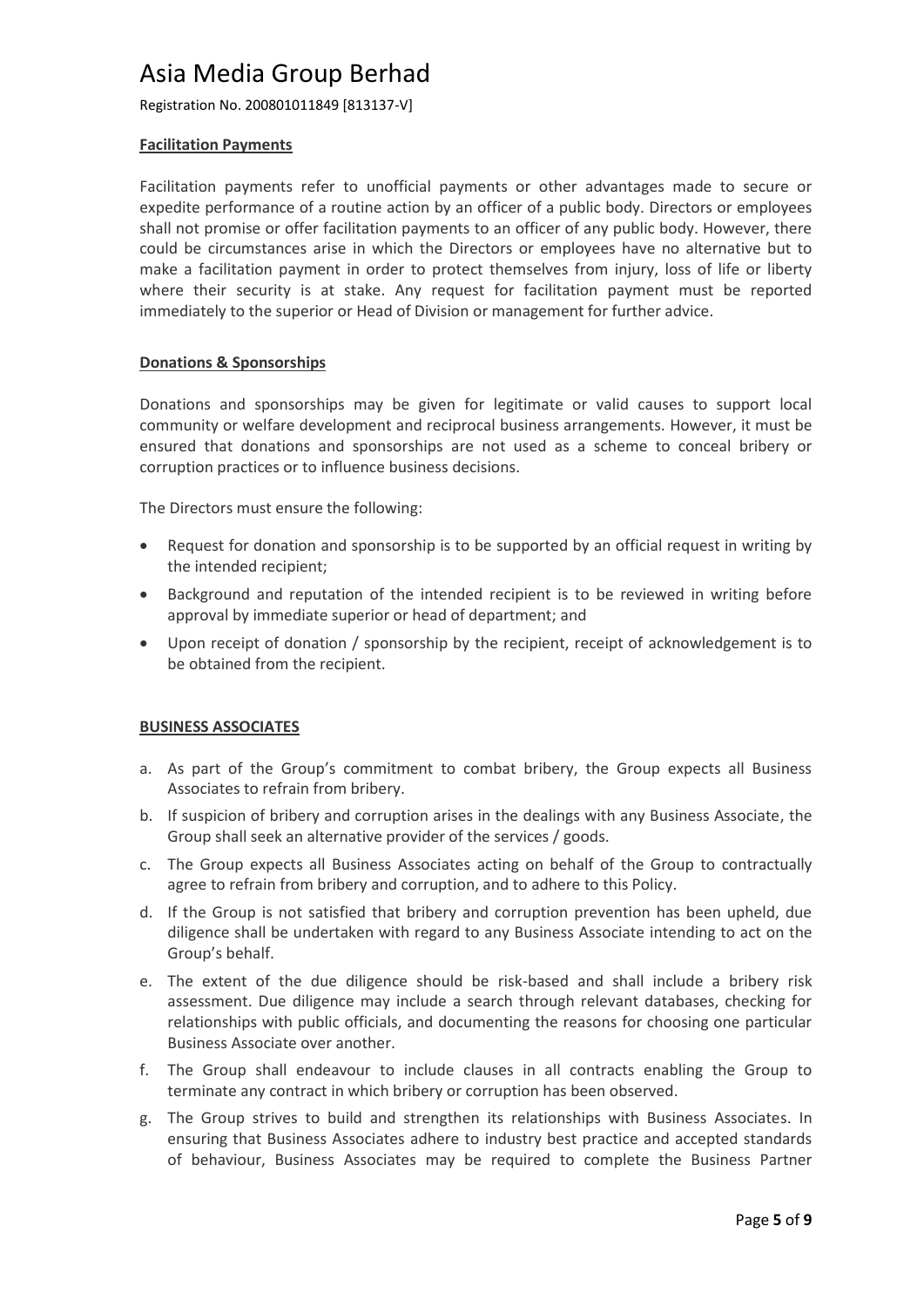Registration No. 200801011849 [813137-V]

Compliance Verification form, where deemed necessary based on circumstantial requirements.

h. Guidance and standards for appropriate practices and behaviours are expected to also be regulated to prevent corrupt practices.

### **RESPONSIBILITIES OF EMPLOYEES**

Employees are responsible for understanding and complying with this Policy. In particular, the role of all employees includes the following:

- a. Be familiar with applicable requirements and directives of this Policy and communicate them to subordinates;
- b. Promptly record all transactions and payments accurately and in reasonable detail;
- c. Always raise suspicious transactions to immediate superiors for guidance on next course of action; and
- d. Promptly report violations or suspected violations through appropriate channels.

### **RECORD MANAGEMENT & CONTROL**

Accurate and complete invoices, documents, and records of all the Group's transactions with third parties including customers, suppliers, and business contacts are to be maintained to ensure they are bona fide and conform to generally accepted and applicable laws and regulations.

### **TRAINING AND COMMUNICATION**

This Policy is a public document which is published on our website and shall be communicated to all our employees and Business Associates. Our employees and Business Associates are required to understand the Company's position on anti-bribery and anti-corruption. Adequate training on this Policy shall be provided to our employees, especially to new recruits. This Policy must be communicated to all new Business Associates at the outset of our business relationship with them and as appropriate thereafter. Wherever possible, all the Business Associates should be sent a copy of this Policy at the outset of the business relationship or shall always refer to this Policy published on our Company's website.

### **AWARENESS & COMPLIANCE WITH LAWS & REGULATIONS**

The Group is committed to always comply with applicable laws, rules, and regulations of all relevant authorities in jurisdictions where it operates. Appropriate and reasonable measures shall be taken to ensure the Group complies with the Policy (including any amendment thereof).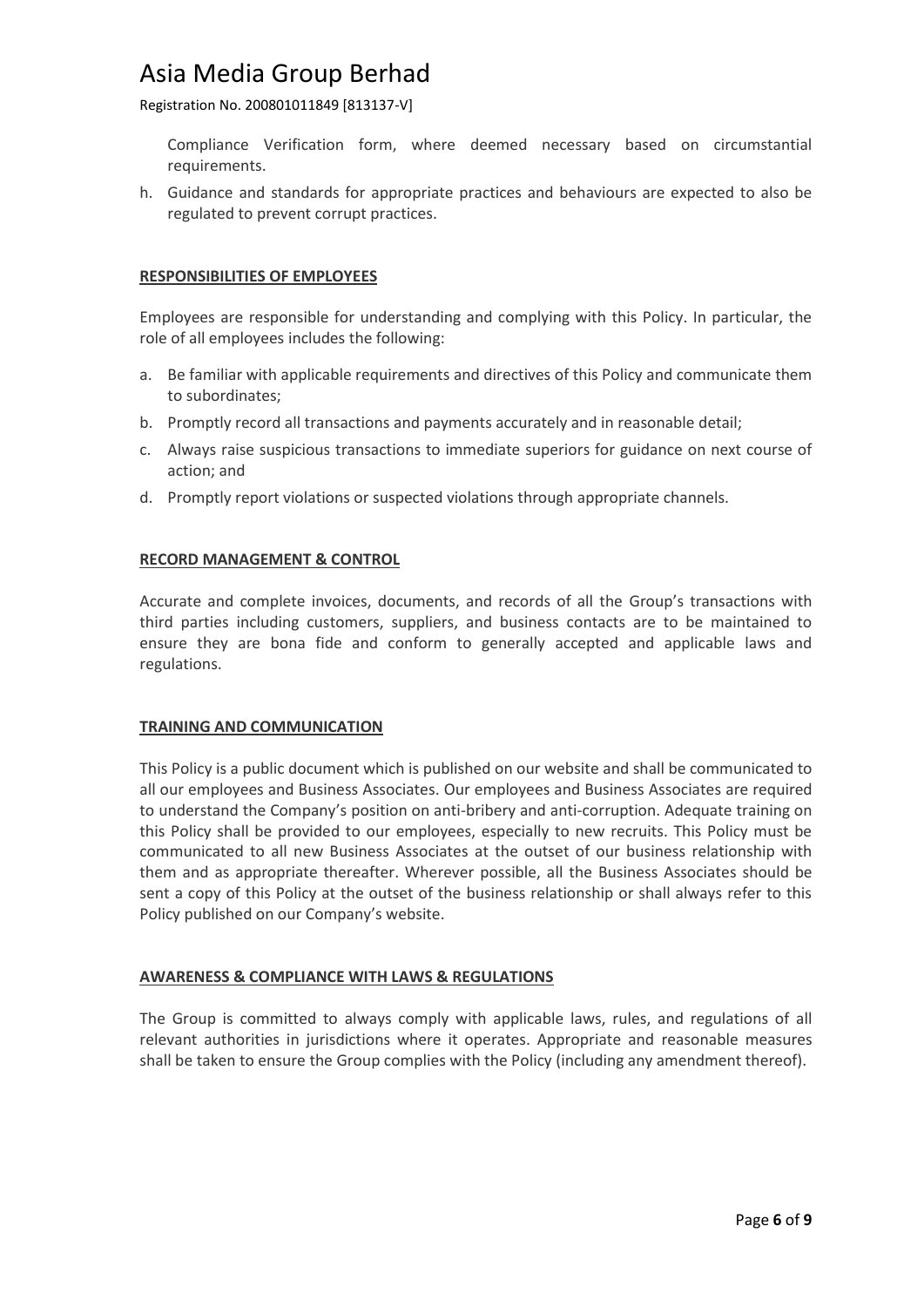Registration No. 200801011849 [813137-V]

### **ADMINISTRATION**

### **Reporting of Violation of Policy**

An employee of the Group who encounters actual or suspected violation of the Policy is encouraged to:

- obtain independent advice, if he or she is not certain of an appropriate legal or ethical course of action; and
- whistle blow or report any concerns through appropriate channels under the Group's Whistleblower Policy.

No individual shall be discriminated against or subject to any form of reprisal for:

- refusing to pay or receive bribes or participate in any form of unethical activities; and
- raising or reporting genuine suspicions, concerns or queries in good faith on actual or suspected violation of the Policy.

Should an investigation conclude that an improper conduct had been committed, the matter shall be handled in accordance with the Group's disciplinary procedures and applicable laws and regulations of the jurisdiction in which the Group is situated in. Improper conduct includes but limited to illegal act, malpractice, unethical conduct, and other forms of wrongful conduct, which if proven, constitutes a disciplinary or criminal offence.

### **Declarations**

All employees are required to sign a Staff Declaration Form on the Policy that they have read, understood and will abide by the Policy before returning the Form to the Human Resources Department for safekeeping.

#### **MONITORING & REVIEW OF POLICY**

The Group is aware that managing a framework that spells out its internal policy on anti-bribery and corruption is a continuous process that requires systematic reviews and monitoring to ensure its objectives are met. The Corporate Governance Committee shall review and monitor compliance of the Policy regularly or when there are changes or amendments in the relevant legislation or business environment which may impact the Group's businesses locally or overseas.

Date Issued: 20 August 2021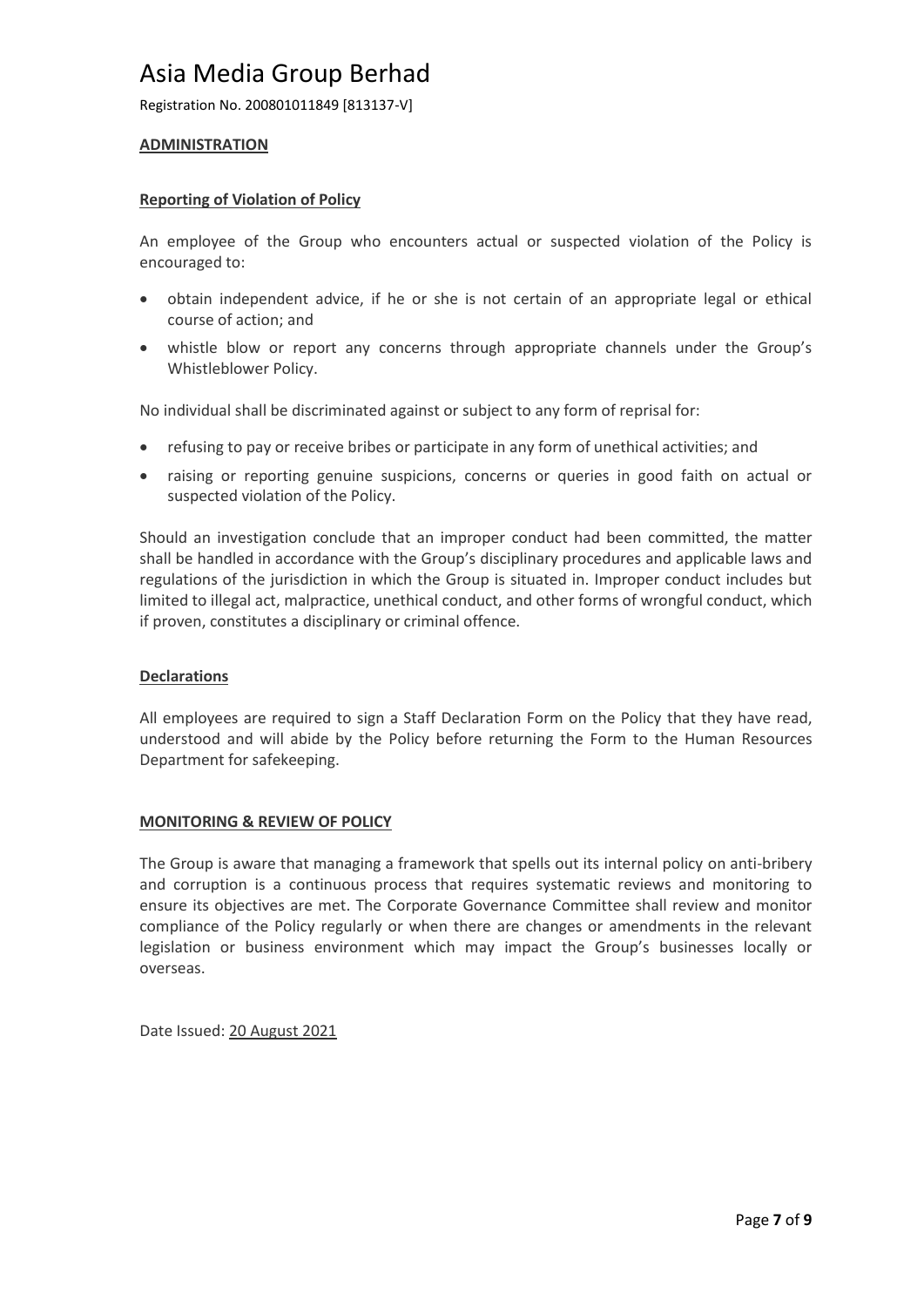Registration No. 200801011849 [813137-V]

### **STAFF DECLARATION**

I, \_\_\_\_\_\_\_\_\_\_\_\_\_\_\_\_\_\_\_\_\_\_\_\_\_\_\_\_\_\_\_\_\_\_\_\_\_\_\_\_\_\_\_\_\_, hereby declare that I have read and understood Asia Media Group Berhad and its subsidiaries' ("Group") Anti-Bribery and Corruption Policy ("Policy") and the duties and responsibilities required of me in relation to the said Policy.

I will at all times abide by the requirements and provisions stipulated in the said Policy which shall be read together and form part of my employment contract with the Group.

I confirm that in the course of my employment with the Group, I will:

- a) take a zero-tolerance approach to bribery and corruption practices and observe ethical standards in my company / employment business activities and agree that neither it / I nor any associated person will offer, promise, give, solicit, demand or accept any payments or gifts (as outlined in the Policy) to or from any person (directly or indirectly) for personal interest, favour, benefit or advantage or for the purpose of influencing a business decision;
- b) not engage in any activity, practice, or conduct which shall constitute an offence under the Malaysian Anti-Corruption Commission Act 2009 ("Act") or equivalent laws; and
- c) comply with all applicable laws, regulations, and sanctions relating to Anti-Bribery and Corruption including but not limited to the Act, the Malaysian Anti-Corruption Commission (Amendment) Act 2018, or any equivalent laws which my company is / I am subject to; and comply with relevant policies and procedures designed to promote and achieve compliance with applicable Anti-Bribery and Corruption laws. I understand that if I am a party to any breach of the said Policy during the term of my employment, then it can be regarded as a major misconduct which may result in disciplinary action, up to and including dismissal against me.

| Name | $\ddot{\cdot}$ . The contraction of the contract of the contract of the contract of the contract of the contract of the contract of the contract of the contract of the contract of the contract of the contract of the contract of |
|------|-------------------------------------------------------------------------------------------------------------------------------------------------------------------------------------------------------------------------------------|
|      |                                                                                                                                                                                                                                     |
|      |                                                                                                                                                                                                                                     |
|      |                                                                                                                                                                                                                                     |
| Date |                                                                                                                                                                                                                                     |